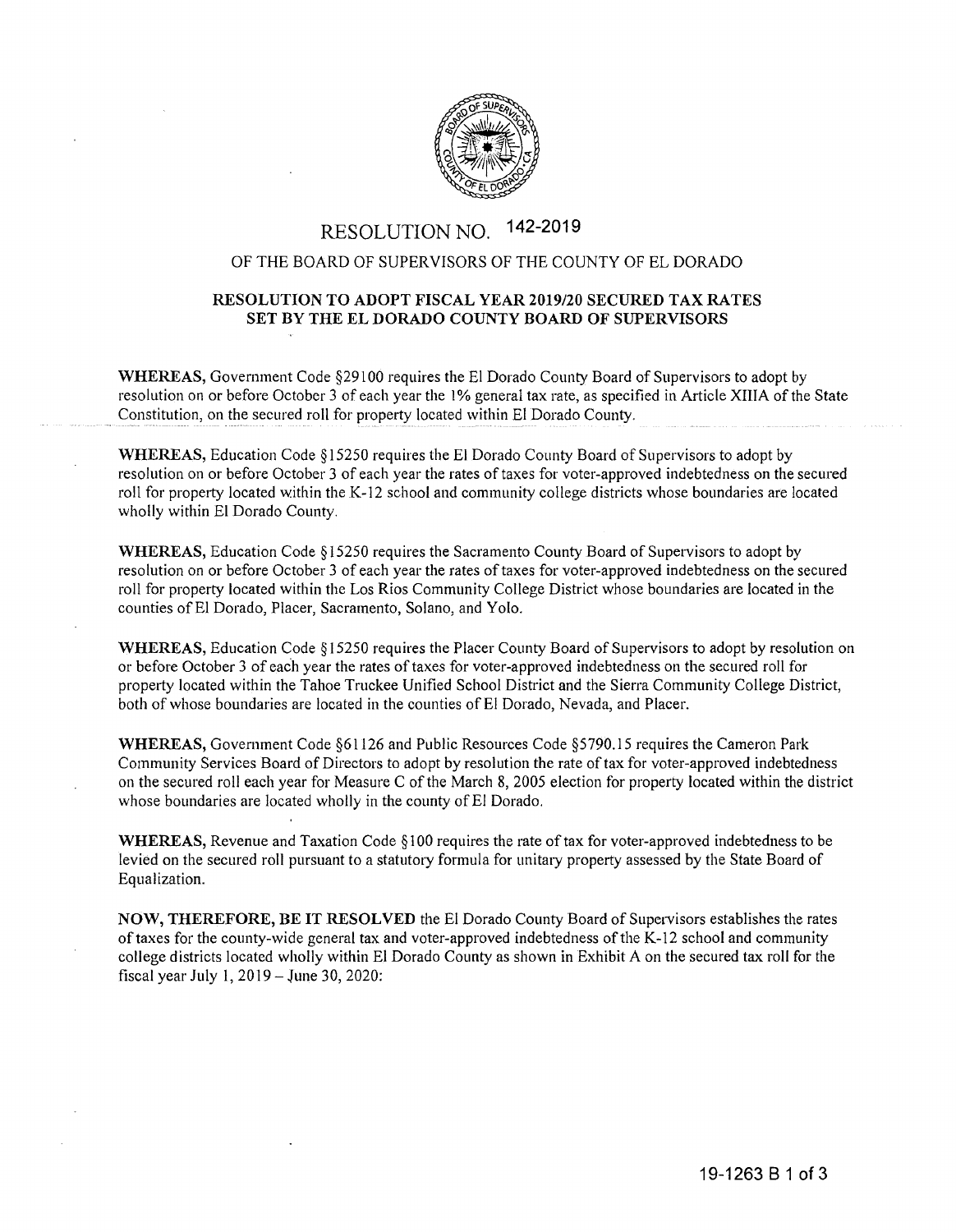Resolution 142-2019<br>Page 2 of 3

PASSED AND ADOPTED by the Board of Supervisors of the County of El Dorado at a regular meeting of said<br>Board, held the 27th day of August , 2019, by the following vote of said Board: , 20 19, by the following vote of said Board:

Attest:<br>Kim Dawson

By: <u>X</u> Ma Schauffenberg<br>By: X Ma Schauffenberg<br>Peputy Clerk Deputy Cler**N** Chair, Board of Supervisors

Ayes: Frentzen, Veerkamp, Parlin, Hidahl, Novasel Noes: None<br>Absent: None Attest:<br>
Attest: November November 2<br>
Kim Dawson<br>
Clerk of the Board of Supervisors

Sue Novasel